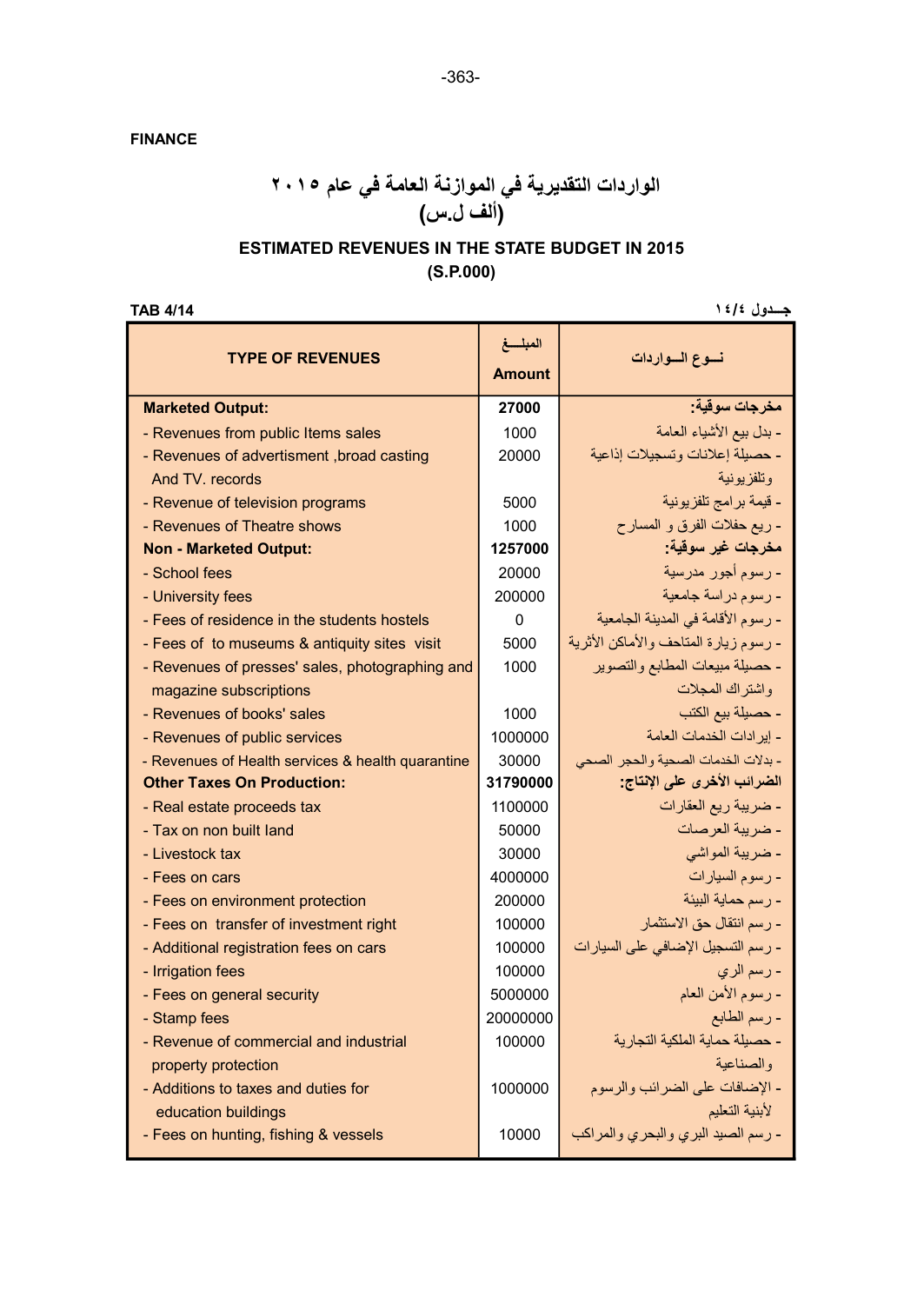### الواردات التقديرية في الموازنة العامة في عام ٢٠١٥ (ألف ل.س)

#### ESTIMATED REVENUES IN THE STATE BUDGET IN 2015 (S.P.000)

TAB 4/14(Cont'd) (تابع(١٤/٤ جـــدول

الماليـة

|                                                                                                                                            |                         | لحب المسارقين                                                                              |
|--------------------------------------------------------------------------------------------------------------------------------------------|-------------------------|--------------------------------------------------------------------------------------------|
| <b>TYPE OF REVENUES</b>                                                                                                                    | المبلغ<br><b>Amount</b> | نسوع السواردات                                                                             |
| <b>Taxes &amp; Duties On Exports:</b>                                                                                                      | 0                       | ضرائب ورسوم على الصادرات:                                                                  |
| - Duty on cotton export                                                                                                                    | $\Omega$                | ـ ضريبة التصدير على القطن                                                                  |
| <b>Taxes &amp; Duties On Imports:</b>                                                                                                      | 33050000                | ضرائب ورسوم على المستوردات:                                                                |
| - Fees on the notary public                                                                                                                | 50000                   | ـ رسوم كاتب العدل                                                                          |
| - Customs fees                                                                                                                             | 30000000                | ـ الرسوم الجمركية                                                                          |
| - Statistic fees                                                                                                                           | 2000000                 | - رسوم الإحصاء                                                                             |
| - Foreign trade fees                                                                                                                       | 1000000                 | ـ رسوم التجارة الخارجية                                                                    |
| - Fees on radio sets import                                                                                                                | $\Omega$                | ۔ رسوم استیر اد أجهز ۃ الر ادیو                                                            |
| <b>Other Taxes On Products:</b>                                                                                                            | 203240000               | الضرائب على المنتجات:                                                                      |
| - Fees on television appliances                                                                                                            | 0                       | ۔رسوم أجهزة التلفزيون                                                                      |
| - Luxury consumption expenditure                                                                                                           | 30000000                | ـ الإنفاق الإستهلاكي الكمالي                                                               |
| - Tax on cement                                                                                                                            | $\Omega$                | ـ ضريبة الإسمنت                                                                            |
| - Tax on fuel                                                                                                                              | 5000                    | ـ ضريبة المواد المشتعلة                                                                    |
| - Tax on electricity consumption                                                                                                           | 1500000                 | ـ ضريبة مقطوعية الكهرباء                                                                   |
| - Sugar tax                                                                                                                                | 0                       | ـ ضريبة السكر                                                                              |
| - Tax on alcoholic beverages                                                                                                               | 5000                    | - ضريبة المواد الكحولية                                                                    |
| - Tax on tobacco                                                                                                                           | 3000000                 | ـ ضريبة حصر التبغ                                                                          |
| - Tax on salt                                                                                                                              | 0                       | ـ ضريبة الملح                                                                              |
| - Tax on entertainments                                                                                                                    | 0                       | ۔ ضریبة الملاهي                                                                            |
| - Tax on agricultural production                                                                                                           | 0                       | ـ ضريبة الإنتاج الزراعي                                                                    |
| - Fees on mines and quarries                                                                                                               | 200000                  | ـ رسوم المعادن والمقالع                                                                    |
| - Different revenues                                                                                                                       | 168100000               | ـ إير ادات مختلفة                                                                          |
| - Hotels revenues                                                                                                                          | 430000                  | ـ إير ادات الفنادق                                                                         |
| <b>Current Taxes On Income:</b><br>- Income tax on industrial, commercial, and<br>non-commercial professions and professions<br>in general | 48500000<br>32000000    | الضرائب الجارية على الدخل:<br>ـ ضريبة دخل المهن والحرف الصناعية<br>والتجارية وغير التجارية |
| - Salaries & wages tax<br>-Tax on circulating capitals returns                                                                             | 15000000<br>1500000     | - ضريبة دخل الرواتب والأجور<br>ـ ضريبة ريع رؤوس الأموال المتداولة                          |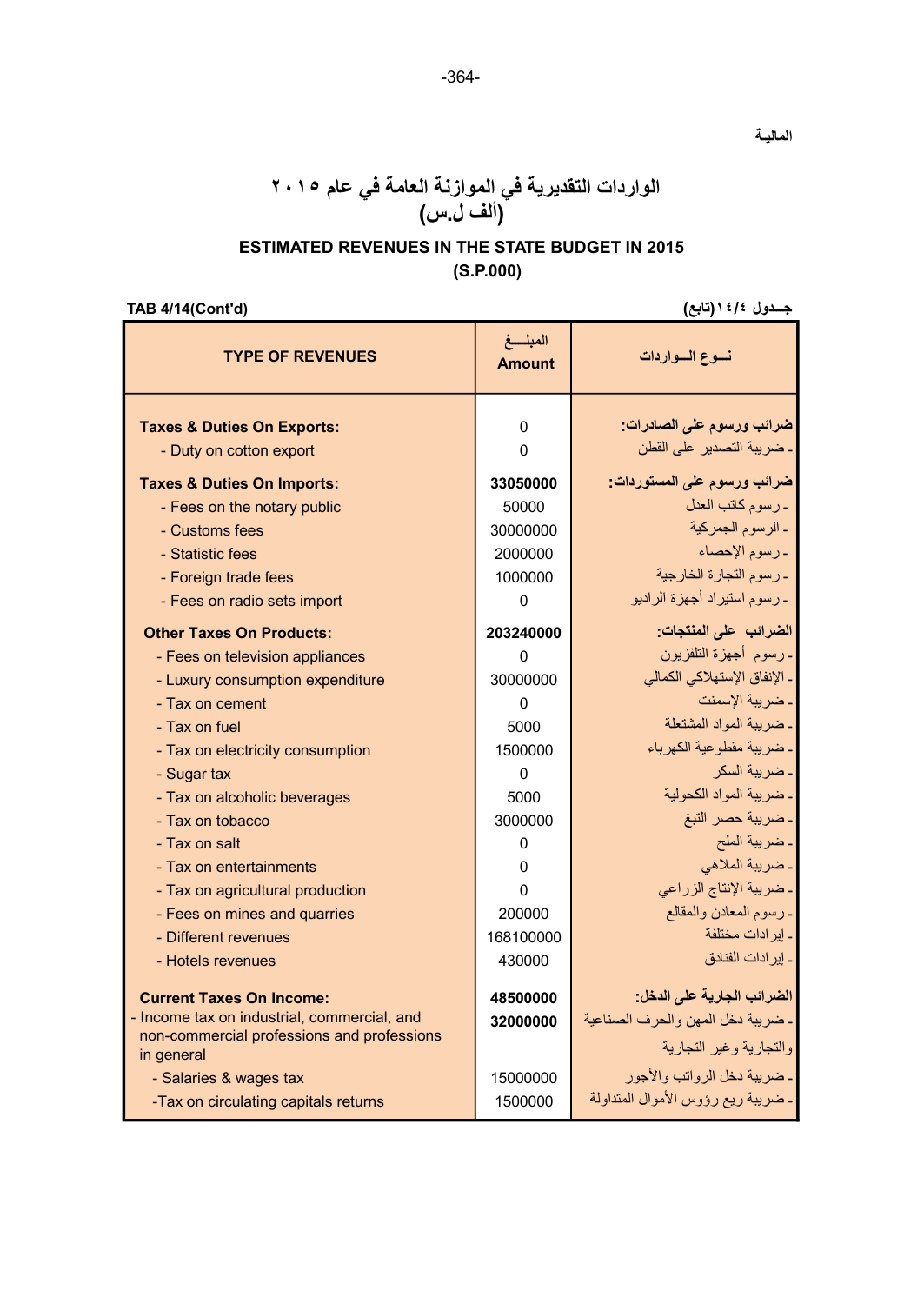FINANCE

#### الواردات التقديرية في الموازنة العامة في عام ٢٠١٥ (ألف ل.س) ESTIMATED REVENUES IN THE STATE BUDGET IN 2015

# (S.P.000)

TAB 4/14(Cont'd) (تابع(١٤/٤ جـــدول

|                                                    | المبلسغ       |                                              |
|----------------------------------------------------|---------------|----------------------------------------------|
| <b>TYPE OF REVENUES</b>                            |               | نسوع السواردات                               |
|                                                    | <b>Amount</b> |                                              |
| <b>Other Current Taxes:</b>                        | 27170000      | الضرائب الجارية الأخرى:                      |
| - Fees on inheritance, wills & grants              | 50000         | ـ رسوم الإنتقال على التركات والوصابا والهبات |
| - Fees on Arm's permits                            | 200000        | - رسوم حيازة الأسلحة                         |
| - Consular fees                                    | 12000000      | - الرسوم القنصلية                            |
| - Exodus fee                                       | 3200000       | - رسم الخروج                                 |
| - Reevaluation & cession fees                      | 5500000       | - رسم اعادة تقييم وتنازل                     |
| - Revenues of oil lines                            | $\Omega$      | - عوائد مرور النفط                           |
| - Transit duties                                   | 200000        | - رسوم الترانزيت                             |
| - Border crossing duties (Damascus-Baghdad)        | 20000         | - رسوم عبور دمشق - بغداد                     |
| - Fees on sale transfer & registration of property | 1000000       | ـ رسوم الفراغ والانتقال والتسجيل العقاري     |
| - Fees on Expatriates                              | $\Omega$      | ـ رسوم المغتربين                             |
| - Military service commutation revenues            | 2000000       | ـ إيرادات البدل النقدى                       |
| - Judicial fees                                    | 3000000       | - الرسوم القضائية                            |
| <b>Distributed Profit:</b>                         | 290000        | أرباح موزعة:                                 |
| - Industrial revenues                              | 40000         | ـ إيرادات صناعية                             |
| - Agricultural revenues                            | 250000        | ـ إيرادات زراعية                             |
| - Commercial & financial revenues                  | 0             | ـ إيرادات تجارية ومالية                      |
| <b>Other Revenues:</b>                             | 6100000       | اير ادات أخسر ي:                             |
| - Pension fund returns                             | 100000        | - العو ائد النقاعدية                         |
| - Revenues for reducing expenditure                | 4000000       | - إيرادات مخففة للنفقات                      |
| - Deposits and trusts                              | 2000000       | - الودائع والامانات                          |
| - Grants and subsidies                             | 0             | - المهبات والاعانات                          |
| - Loans & assistances                              | $\Omega$      | - قروض ومساعدات                              |
| - Private revenues                                 |               | - إير ادات خاصة                              |
| <b>Available surplus</b>                           | 628916015     | الفائسض المتساح                              |
| <b>Budget Surplus</b>                              | 455722984     | فائسض الموازنسة                              |
| - Agriculture, forestry and fishing                | 87014         | - الزر اعة والغابات والأسماك                 |